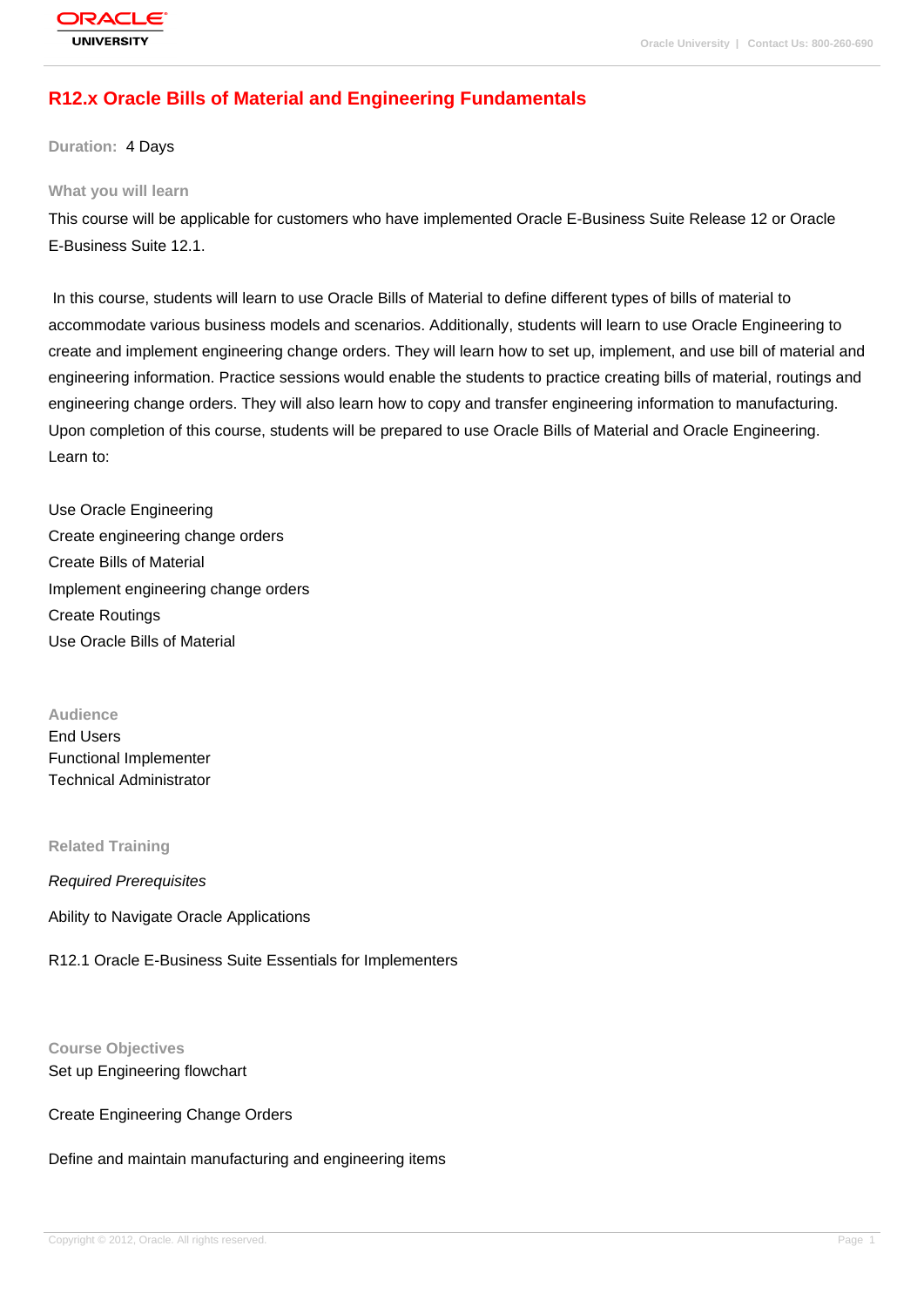Transfer and copy items, bills, and routings

Understand item functionality

Understand and use item templates

Set up bills of material and routings

Set up and use Workday Calendars

Set up Bills of Material and routing information

Create standard bills of material

Create alternate bills of material

Create planning, model and option class bills of material

Use configure to order feature

Revise bills of material and items

Compare bills of material

Calculate lead times

**Course Topics**

#### **Defining Items**

Creating Manufacturing and Engineering Items Using Item Templates Entering and Revising Item Attributes Enabling Organization Assignments Searching Items Viewing Item Information Creating Item Catalog Groups Defining Descriptive Elements

#### **Setting Up Bills of Material and Routings**

Setting Up Workday Calendars Using the Workday Calendar Setting Up BOM and Routing Information Defining Competencies for Resources Defining Competencies for Routings Defining Competencies for Standard Operations Creating Alternates Defining Lookups

# **Creating Bills of Material**

Overview of Bills of Material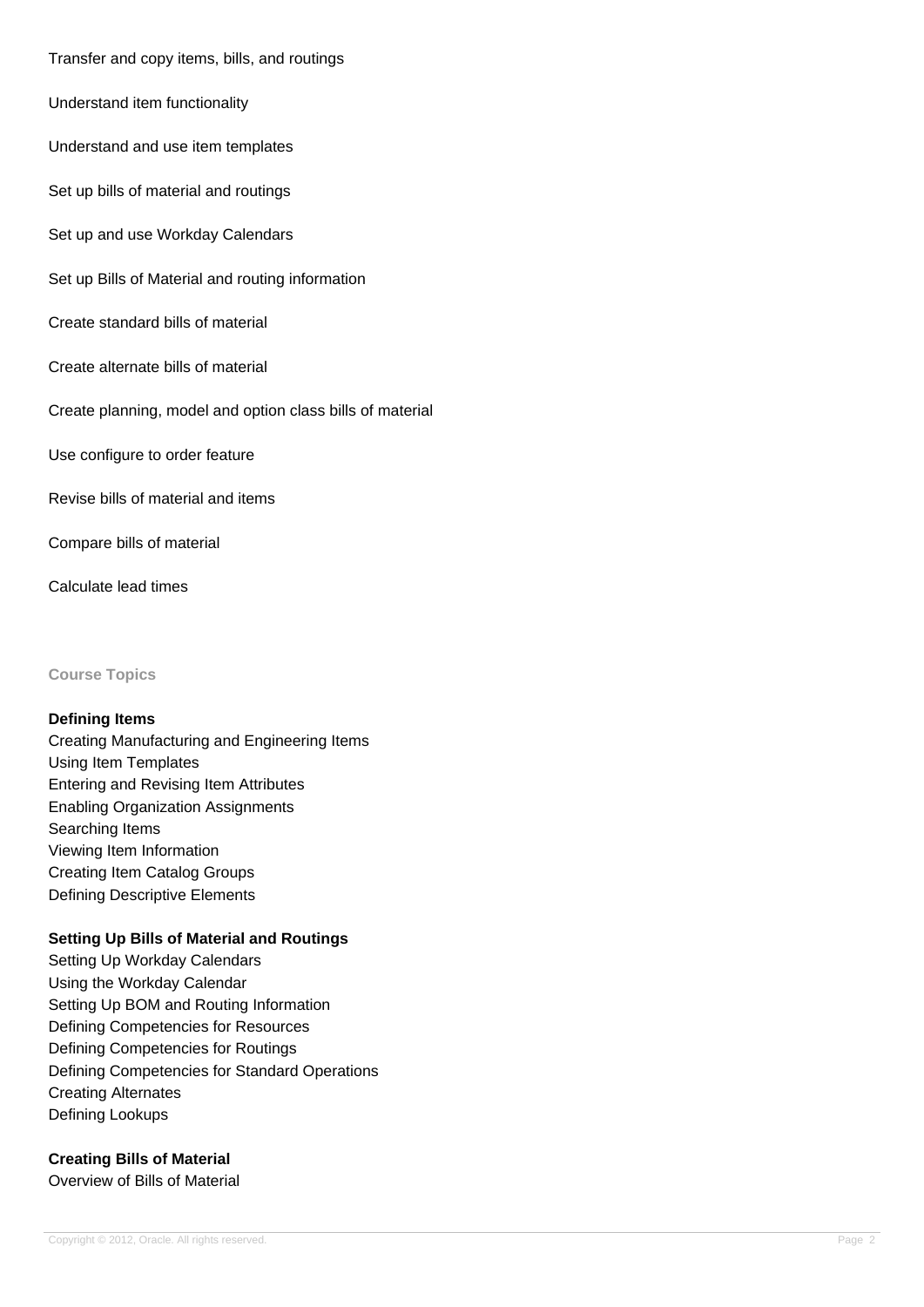Creating Standard Bills of Material Entering Bills of Material Assigning Descriptive Elements Creating Reference Designators Assigning Substitute Components Creating Alternate Bills of Material

## **Creating Customized Bills of Material**

Creating Planning, Model and Option Class Bills of Material Using Configure to Order Features Autocreating Configuration Items Deactivating Configuration Items Creating Product Families Assigning Members

### **Maintaining Bills of Material**

Revising Bills of Material and Items Using Tools Menu Reviewing Indented Bills of Material Comparing Bills of Material Using Common Bills of Material Performing Mass Changes Bills of Material E-Records Bills of Material Business Events

### **Create Routings**

Creating Routings Defining Operating Competencies for Performing Routing Operations Calculating Lead Times Computing Manufacturing Lead Time Calculating Cumulative Total Lead Time

#### **Maintaining Routings**

Revising Routings Creating Standard Operations Defining Operation Competencies for Standard Operations Viewing Resource Usage

## **Common Bills of Material and Routing Functionality**

Copying Bills and Routings Referencing Common Bills and Routings Defining Documents Defining Bill and Operation Documents Deleting Information Importing Bills and Routings

## **Engineering Overview** Introducing Oracle Engineering

**Setting Up Oracle Engineering** Setting Up Engineering Flowchart